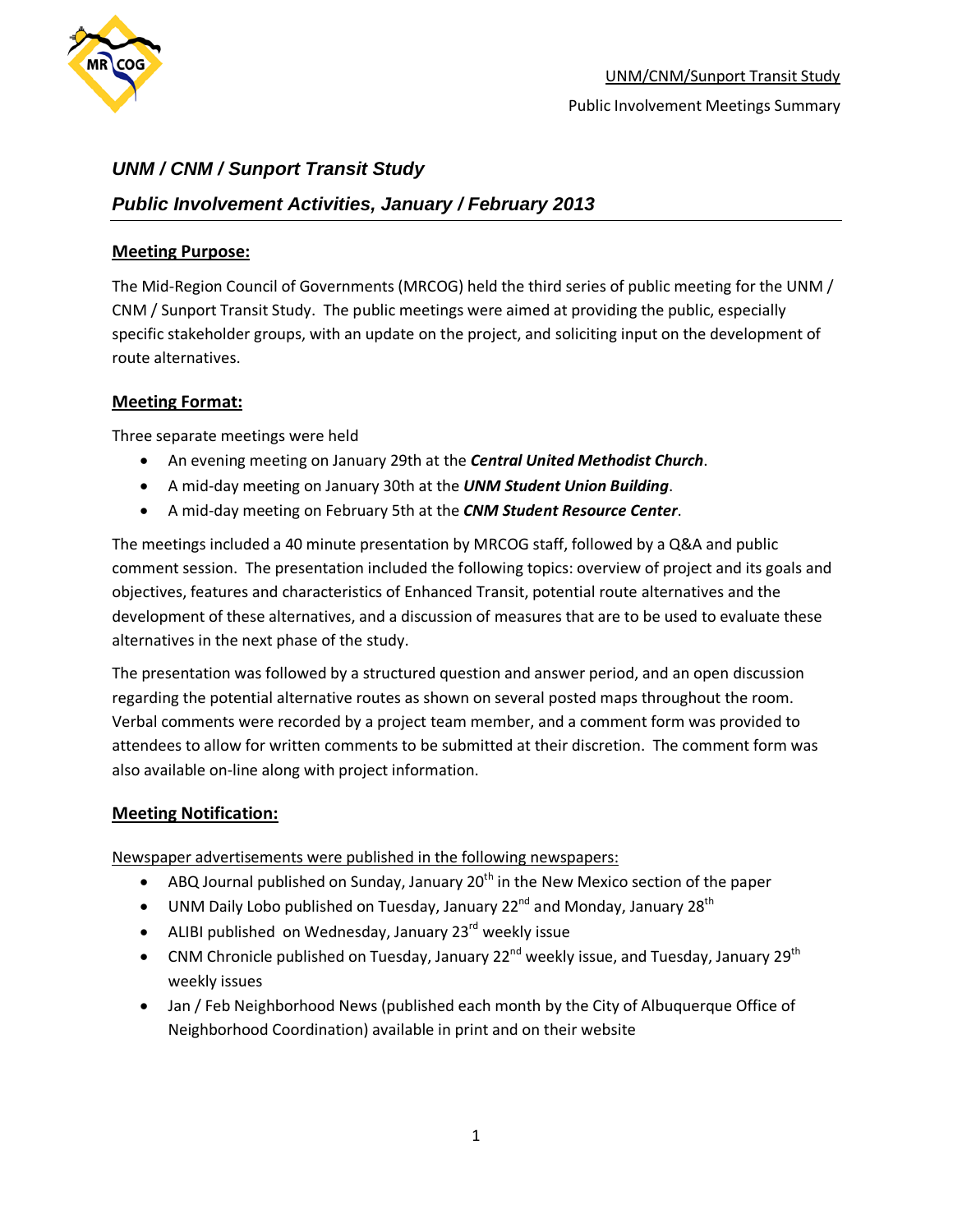

## Mail:

795 meeting notification postcards were mailed on January  $18<sup>th</sup>$ , 2013 to business owners that are in the study area identified through the InfoUSA database.

## Email:

Meeting notification was emailed to the following groups:

- Project listserv containing approximately 150 people who had either attended a past meeting or were part of an interested local group.
- Technical Advisory Committee (representatives of agencies with a vested interest in the project).
- Emails provided to UNM and CNM for distribution through their internal email systems to faculty and staff.

### Internet:

Meeting notification was posted on the following websites:

- CNM online calendar
- MRCOG project website
- Jan / Feb Neighborhood News (published each month by the City of Albuquerque Office of Neighborhood Coordination) available in print and on their website
- project Facebook page posted meeting notification on January  $15^{th}$ , 2013

#### Press Release:

A press release was issued on January 15<sup>th</sup>, 2013 to statewide news agencies.

### **Meeting Materials:**

Meeting visuals included a Power Point presentation, three display boards which displayed information about Bus Rapid Transit characteristics, project objectives, and route alternatives. There were also large posters of proposed route alternatives hung on the wall to stimulate open informal discussions with the project team. In addition, meeting attendees received a comment form and a handout with project objectives and metrics to be used to evaluate the route alternatives in the future.

Copies of the above meeting materials are available in Appendix B.

### **Attendance:**

*Central United Methodist Church evening community meeting:* Approximately 23 people attended, not including project staff.

*UNM lunch meeting:* Approximately 41 people attended, not including project staff.

*CNM lunch meeting:* Approximately 18 people attended, not including project staff.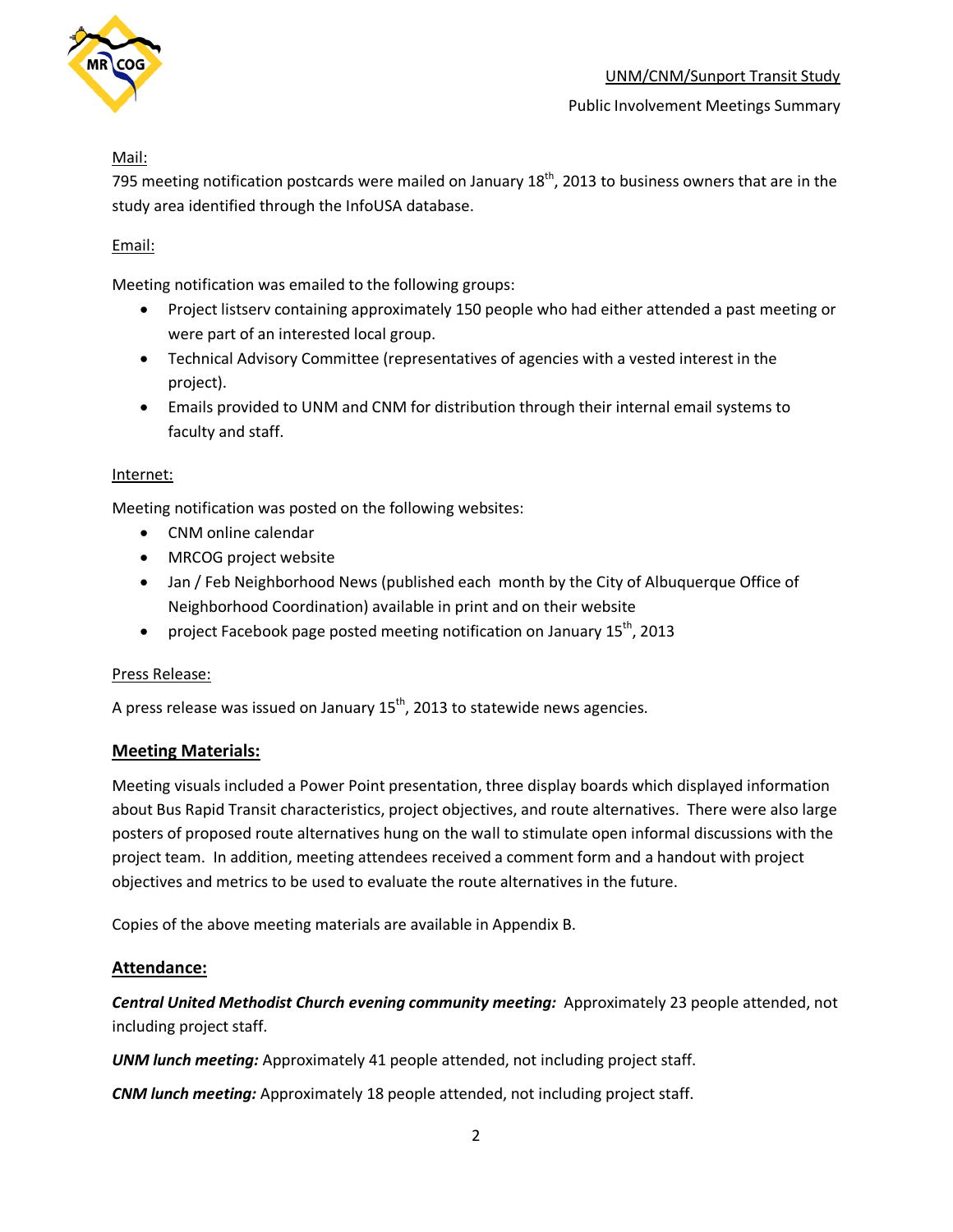

## *The following information regarding meeting attendance was derived from meeting participants using interactive clickers:*

- 45% of the attendees of this round of meetings had never been to one of the UNM/ CNM/ Sunport Transit meetings before, showing success at reaching new stakeholders.
- The largest audiences reached by this series of meetings were residents and UNM employees.
- About 33% of the total attendees were over 60 years old. The UNM meeting provided some younger perspectives, with 33% of those participants under 30.
- Overall, the best method of communication was email, reaching 70% of the participants, and the second-best was word-of-mouth, reaching 27% of the participants. The UNM internal email was the most successful notification method. The CNM Chronicle and business postcards were the least productive.

## **PUBLIC MEETING NOTES**

#### **Central United Methodist Church, Jan. 29**

- Make sure to consider bicycle and bus safety together, because it is difficult to envision them together without conflict
- Make sure all points are accessible
- Difficult envisioning how automobiles would be kept off of the bus routes
- Would much prefer smaller buses that are not intrusive / need to consider type of equipment
- Would like buses to have transparent windows
- Would like project scope to include the Veterans Affairs (VA) hospital
- A resident on Santa Clara does not want Santa Clara re-opened to traffic
- Believe that is important to consider high school students as a stakeholder since they may be taking public transportation to school in higher numbers
- Believe that parking will become more remote

#### **UNM Student Union Building, Jan. 30**

- Would like project scope to include the Veterans Affairs (VA) hospital
- Would like to include other transit routes and destinations
- Would like to develop or include existing remote park-and-rides with this system, and advertise their use
- The bike / bus combined roadways are effective in low-density neighborhoods
- Would like to have a transit center or bus hub together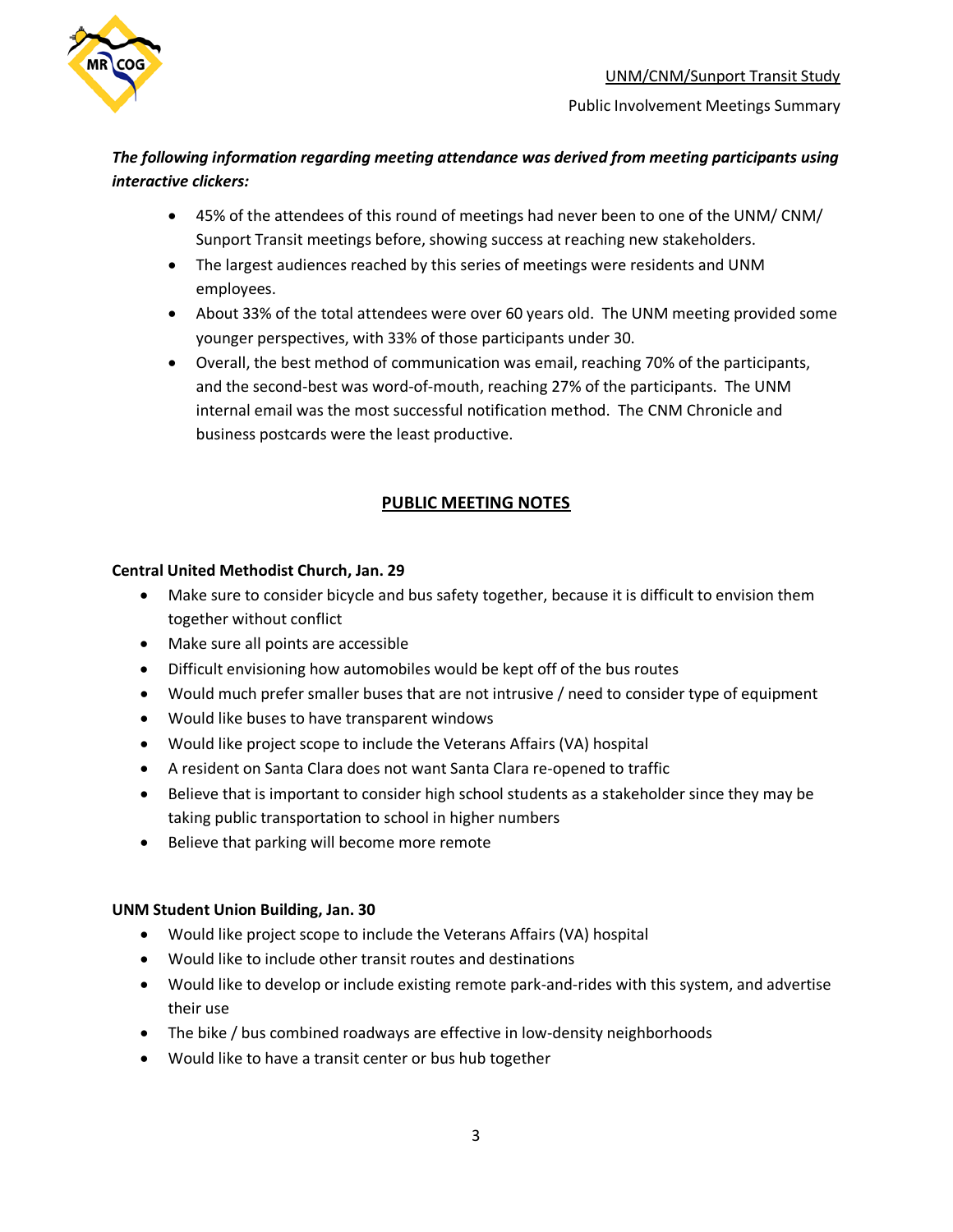

- It is currently very difficult to get from Central/Lomas (East-West routes) to University/San Mateo (North-South routes)
- Would like bike rack that is easier to use on transit (roll-on)
- Transit route should consider Mesa del Sol

### **CNM Student Resource Center, Feb. 5**

- Why isn't Presbyterian Hospital included in the Study Area?
- Would existing Rapid Ride stops be moved? Because currently, there is no Rapid Ride station at University Blvd.
- Concern about safety and crime on buses
- Need to educate drivers about race relations
- Would like more bicycle accommodations and recommendations on improving bike facilities
- Bicycles need to be incorporated into plans for transit
- Safety issues bicyclists do not follow traffic laws
- Transit quality is in frequency, hours, and information, which is key to for people with set schedules using transit
- Need to reduce single occupancy vehicle dependence to deal with future growth
- Must connect new transit with existing transit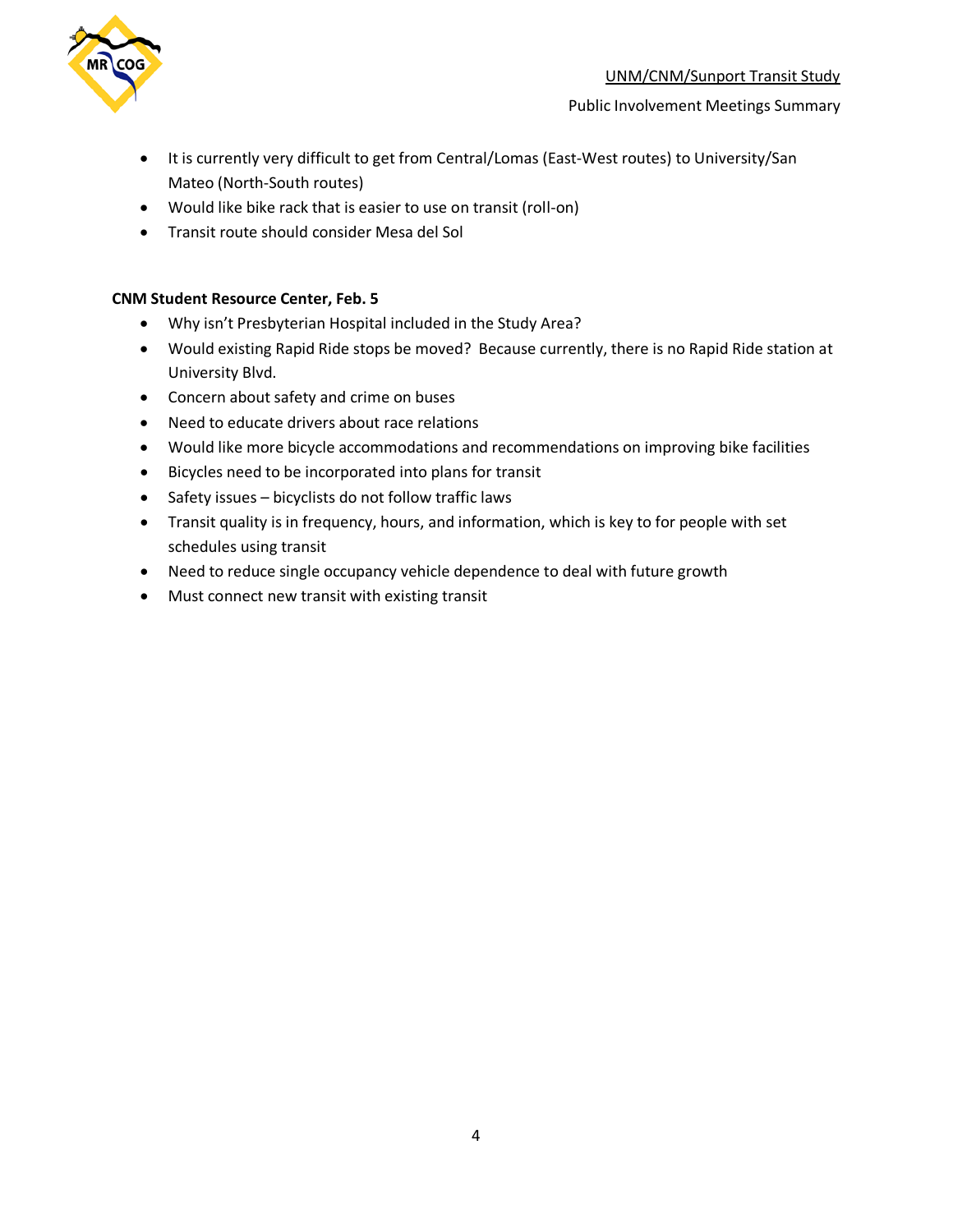

### **SUMMARY OF EMAIL/FACEBOOK COMMENTS**

- 1. The VA Hospital should be included in the study area. Public transportation is especially important in the UNM/UNMH/VA Hospital/CNM "NM Meduplex" area. The VA Hospital is an important classroom and an important component of post-secondary education in New Mexico.
- 2. Good presentation at CNM.
- 3. I'm glad you're looking at public transit options, but re-opening Santa Clara is a terrible idea. The area was very dangerous until the city finally closed the street. Opening it to buses would also provide an enticing shortcut to drivers.
- 4. The Santa Clara closure only moved traffic from Santa Clara to San Rafael. Hopefully this problem will be dealt with by the city.
- 5. It's important to improve walking and transit ridership because this will increase healthy living habits and reduce carbon emissions. The bus system should also be more convenient. The UNM Redondo shuttle could operate in pairs of "figure eights" to maintain the existing stops and add stops on the west side of Main Campus. MRCOG should consider a series of small buses/jitneys that would run every 20-30 minutes during peak periods, connecting residential areas to nearby city bus routes.
- 6. Santa Clara should not be re-opened. We just bought the house next to the roadblock, and we would not have bought it if the road was still open. Before the roadblock, there was lots of congestion and traffic through the neighborhood. Re-opening Santa Clara would open the floodgates and significantly harm us and the neighborhood.
- 7. Public input has not made it into the objectives and metrics so far. Most of the objectives reflect the interests of CNM, UNM, etc. and not local neighborhoods. The objectives and metrics should reflect residents' concerns. Key concerns include pedestrian safety, diverting traffic away from residential areas, and keeping transit and traffic on thoroughfares such as University and Yale rather than residential streets such as Girard.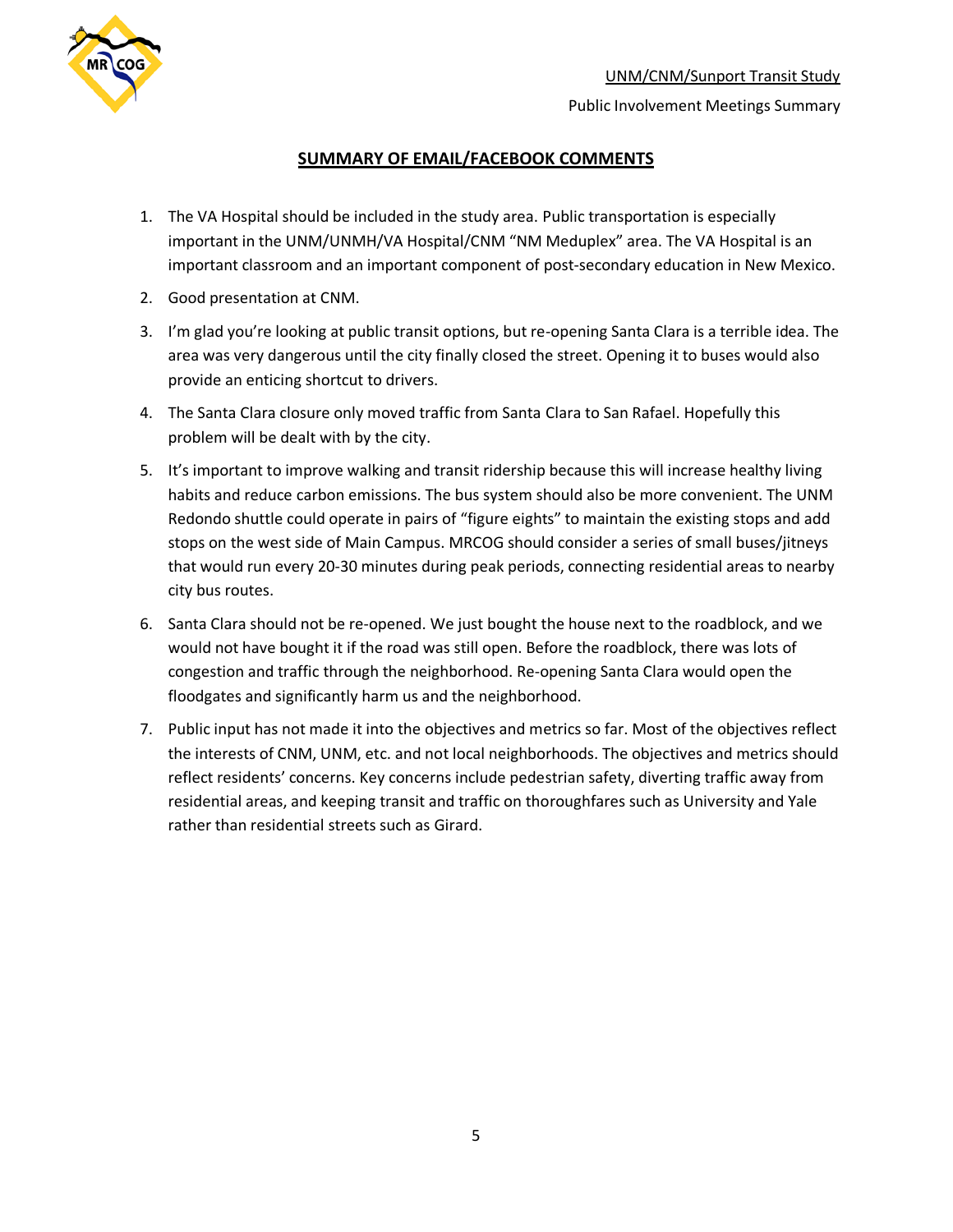

## **SURVEY RESPONSES**

| The goals and objectives for<br>this project were presented at<br>the recent meetings and<br>included in the handouts.<br>They can also be found at the<br><b>MRCOG website (www.mrcog-</b><br>nm.gov). As we move forward<br>in this study, have we missed<br>any important goals or<br>objectives? | The metrics and criteria<br>we propose to use to<br>evaluate project<br>alternatives were also<br>presented at the meeting<br>and included in the<br>handouts. Are there<br>additional performance<br>metrics or criteria that<br>should be considered that<br>were not listed? | <b>Potential route</b><br>alternatives were<br>presented at the<br>meeting. Are there<br>additional routes<br>you think should be<br>included beyond<br>those identified? | Have we missed any<br>other critical<br>information that<br>should be considered<br>as we begin the<br>evaluation process? | In general, what are<br>the best ways for us<br>to communicate<br>project information<br>and updates to you?<br>(e.g., Facebook,<br><b>MRCOG</b> website,<br>newsletters, articles<br>in the<br>Lobo/Chronicle, etc.) | Do you have any additional<br>comments pertaining to this<br>study? |
|------------------------------------------------------------------------------------------------------------------------------------------------------------------------------------------------------------------------------------------------------------------------------------------------------|---------------------------------------------------------------------------------------------------------------------------------------------------------------------------------------------------------------------------------------------------------------------------------|---------------------------------------------------------------------------------------------------------------------------------------------------------------------------|----------------------------------------------------------------------------------------------------------------------------|-----------------------------------------------------------------------------------------------------------------------------------------------------------------------------------------------------------------------|---------------------------------------------------------------------|
| Let's keep the crime, noise and<br>traffic rate by Santa Clara and<br>Princeton at a safe level. It has<br>been proven over and over<br>that opening Santa Clara will<br>cause accidents and frankly,<br>decrease my quality of life!                                                                | just bought a house near<br>Princeton and Santa Clara<br>BECAUSE it is a nice, quite<br>neighborhood I<br>remember how bad it was<br>and I will take action if<br>Santa Clara is re-opened.                                                                                     | <b>NOT SANTA CLARA!</b>                                                                                                                                                   | We will not stand for<br>the opening of Santa<br>Clara                                                                     | facebook                                                                                                                                                                                                              | Do Not Open Santa Clara.                                            |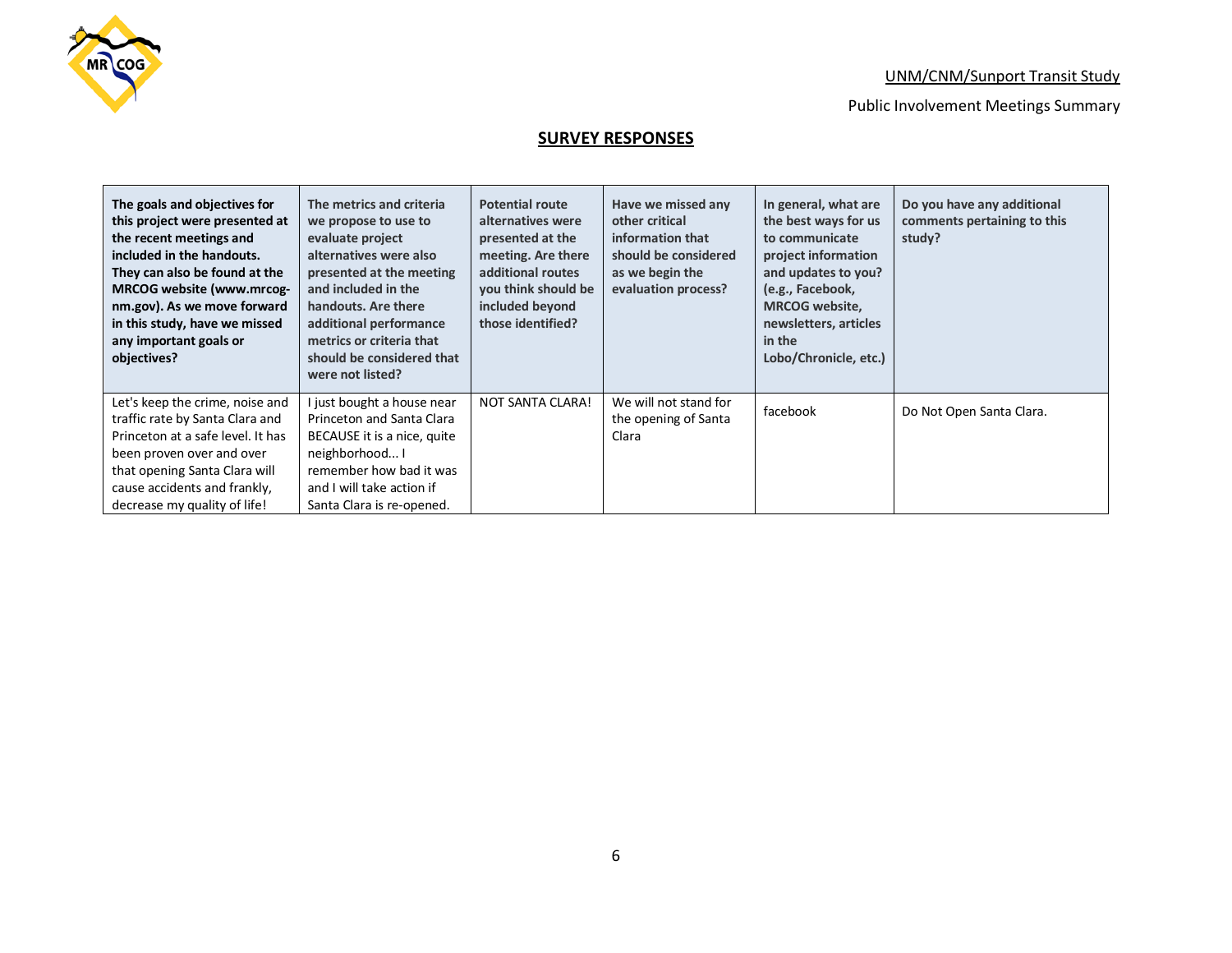

| The goals and objectives for<br>this project were presented at<br>the recent meetings and<br>included in the handouts.<br>They can also be found at the<br><b>MRCOG website (www.mrcog-</b><br>nm.gov). As we move forward<br>in this study, have we missed<br>any important goals or<br>objectives?                                                                                                                                                                                               | The metrics and criteria<br>we propose to use to<br>evaluate project<br>alternatives were also<br>presented at the meeting<br>and included in the<br>handouts. Are there<br>additional performance<br>metrics or criteria that<br>should be considered that<br>were not listed?                                                                                                                                                                                                                                                          | <b>Potential route</b><br>alternatives were<br>presented at the<br>meeting. Are there<br>additional routes<br>you think should be<br>included beyond<br>those identified?                                                                                                     | Have we missed any<br>other critical<br>information that<br>should be considered<br>as we begin the<br>evaluation process?                                                                                                                                                                                                                                               | In general, what are<br>the best ways for us<br>to communicate<br>project information<br>and updates to you?<br>(e.g., Facebook,<br><b>MRCOG</b> website,<br>newsletters, articles<br>in the<br>Lobo/Chronicle, etc.) | Do you have any additional<br>comments pertaining to this<br>study?                                                                                                                                                                                                                                                                                                                                                                                                                                                                                                                                   |
|----------------------------------------------------------------------------------------------------------------------------------------------------------------------------------------------------------------------------------------------------------------------------------------------------------------------------------------------------------------------------------------------------------------------------------------------------------------------------------------------------|------------------------------------------------------------------------------------------------------------------------------------------------------------------------------------------------------------------------------------------------------------------------------------------------------------------------------------------------------------------------------------------------------------------------------------------------------------------------------------------------------------------------------------------|-------------------------------------------------------------------------------------------------------------------------------------------------------------------------------------------------------------------------------------------------------------------------------|--------------------------------------------------------------------------------------------------------------------------------------------------------------------------------------------------------------------------------------------------------------------------------------------------------------------------------------------------------------------------|-----------------------------------------------------------------------------------------------------------------------------------------------------------------------------------------------------------------------|-------------------------------------------------------------------------------------------------------------------------------------------------------------------------------------------------------------------------------------------------------------------------------------------------------------------------------------------------------------------------------------------------------------------------------------------------------------------------------------------------------------------------------------------------------------------------------------------------------|
| Perhaps something about not<br>significantly, negatively<br>affecting existing residential<br>areas (both in general and in<br>terms of study research<br>direction). I see "Minimize the<br>negative impacts of traffic and<br>parking on the surrounding<br>neighborhoods" but not<br>minimizing or at least<br>optimizing the balance of any<br>negative effects of<br>implementation. I see it in<br>Transportation Policies and in<br>public feedback but not in the<br>Goals and Objectives. | In general they looks good<br>and I like the integration of<br>neighborhood<br>development and<br>recreational/bike/walk<br>paths. However, I would<br>again want part of the<br>evaluation and criteria to<br>include study of potential<br>negative impacts. In<br>particular, situations like<br>the proposed re-opening<br>of Santa Clara, which has<br>an impact on traffic,<br>safety, road maintenance,<br>etc. far beyond the<br>addition of bus routes<br>since it involves reinstating<br>flow through to the<br>neighborhood. | This may be under<br>consideration and<br>just not showing on<br>the map, but,<br>perhaps a couple of<br>event routes that<br>are direct for things<br>like Lobo games so<br>people don't need<br>to transfer buses to<br>get there form<br>major student<br>residency areas. | Impact of related<br>activity increases to<br>residential areas. The<br>Santa Clara road<br>closure and traffic<br>calming features were<br>added for a reason and<br>I would find it hard to<br>be convinced that<br>opening it up to the<br>high volume of flow it<br>used to experience<br>from cut-through<br>traffic for the sake of a<br>few buses makes<br>sense. | Facebook and<br>perhaps e-<br>newsletters                                                                                                                                                                             | As the owner of the house that<br>used to have it's wall knocked<br>down regularly when Santa Clara<br>was open $-1$ honestly fear for the<br>safety of our property, pets, and<br>people if the Santa Clara route is<br>opened. Our benefit from the<br>transit plan will likely be far<br>outweighed by cost. What<br>assurances, use limitations, or<br>traffic design will keep this project<br>from harming the neighborhood?<br>If it were just a matter of adding<br>bus stops and routes to a<br>currently open street I wouldn't<br>be too concerned but this is a<br>whole other ball game. |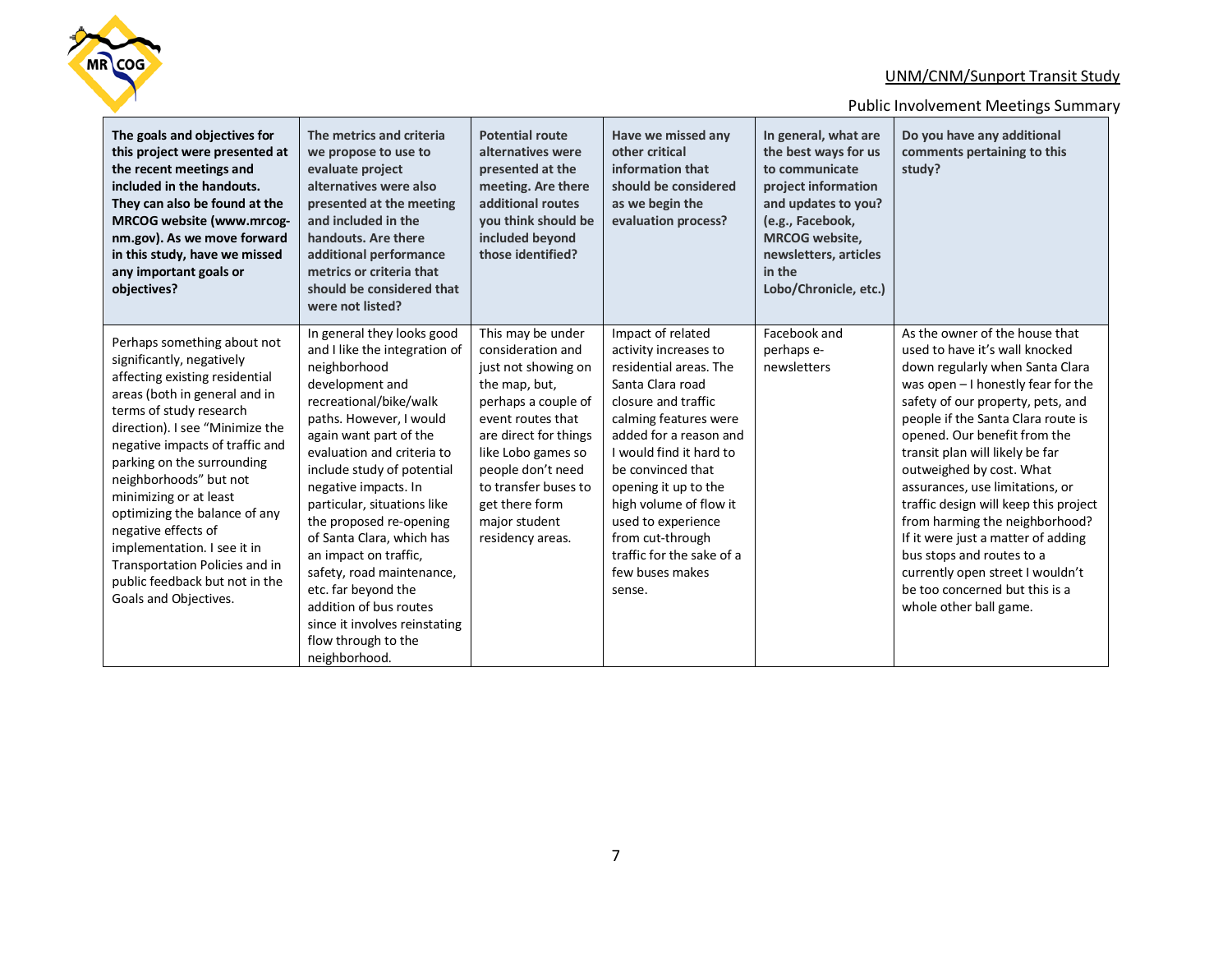

| The goals and objectives for<br>this project were presented at<br>the recent meetings and<br>included in the handouts.<br>They can also be found at the<br>MRCOG website (www.mrcog-<br>nm.gov). As we move forward<br>in this study, have we missed<br>any important goals or<br>objectives?                    | The metrics and criteria<br>we propose to use to<br>evaluate project<br>alternatives were also<br>presented at the meeting<br>and included in the<br>handouts. Are there<br>additional performance<br>metrics or criteria that<br>should be considered that<br>were not listed? | <b>Potential route</b><br>alternatives were<br>presented at the<br>meeting. Are there<br>additional routes<br>you think should be<br>included beyond<br>those identified?                  | Have we missed any<br>other critical<br>information that<br>should be considered<br>as we begin the<br>evaluation process?                                                                                                                                                                                                                                                                                                                   | In general, what are<br>the best ways for us<br>to communicate<br>project information<br>and updates to you?<br>(e.g., Facebook,<br><b>MRCOG</b> website,<br>newsletters, articles<br>in the<br>Lobo/Chronicle, etc.) | Do you have any additional<br>comments pertaining to this<br>study?                                                                                                                                                                                                                                                                                                                                                         |
|------------------------------------------------------------------------------------------------------------------------------------------------------------------------------------------------------------------------------------------------------------------------------------------------------------------|---------------------------------------------------------------------------------------------------------------------------------------------------------------------------------------------------------------------------------------------------------------------------------|--------------------------------------------------------------------------------------------------------------------------------------------------------------------------------------------|----------------------------------------------------------------------------------------------------------------------------------------------------------------------------------------------------------------------------------------------------------------------------------------------------------------------------------------------------------------------------------------------------------------------------------------------|-----------------------------------------------------------------------------------------------------------------------------------------------------------------------------------------------------------------------|-----------------------------------------------------------------------------------------------------------------------------------------------------------------------------------------------------------------------------------------------------------------------------------------------------------------------------------------------------------------------------------------------------------------------------|
| We need more north/south<br>public transportation, and easy<br>access to important "sites" in<br>the city--UNM, CNM, Nob Hill,<br>Downtown. Right now, a lot of<br>great work has resulted in<br>good east/west routes, but<br>folks in the North or South<br>sides of the city cannot access<br>routes quicily. | Yes, TIME to destination.<br>Time driving on freeway to<br>get to UNM/CNM from<br>Wyoming/Alameda=15-20<br>minutes. Time if taken on<br>Mass Transit=90 minutes<br>minimum.                                                                                                     | Rethink the whole<br>"routes" issue--<br>think in terms of<br>points across the<br>city to location.<br>Think of<br>neighborhoods that<br>have populations<br>that need<br>transportation. | Yes, think of staggered<br>work days. The<br>commuter line on<br>Wyoming runs back<br>north no later than<br>4:45 p.m. Who is<br>getting off work at 4:45<br>p.m.? How about from<br>Nob Hill? Last routes at<br>9:30 p.m.? Kills<br>bar/restaurant<br>business and increases<br>drunk driving. Also,<br>safety is not a metric.<br>Too many sites along<br>Lomas and Central are<br>dingy, nasty and riders<br>are harassed by<br>vagrants. | Website--the<br>interactive cab.gov<br>bus route is great. So<br>is the Lobo app.                                                                                                                                     | Please take into account more<br>than folks who live in central<br>Albuquqerque. Could folks in the<br>North Valley benefit from better<br>mass transit? Also, be transparent.<br>ABQ has been discussing<br>transportation since the 1970s,<br>the car dealerships seem to have<br>undue influence. Mass transit is<br>seen as something for the poor,<br>not working folks, families, the<br>elderly, even professionals. |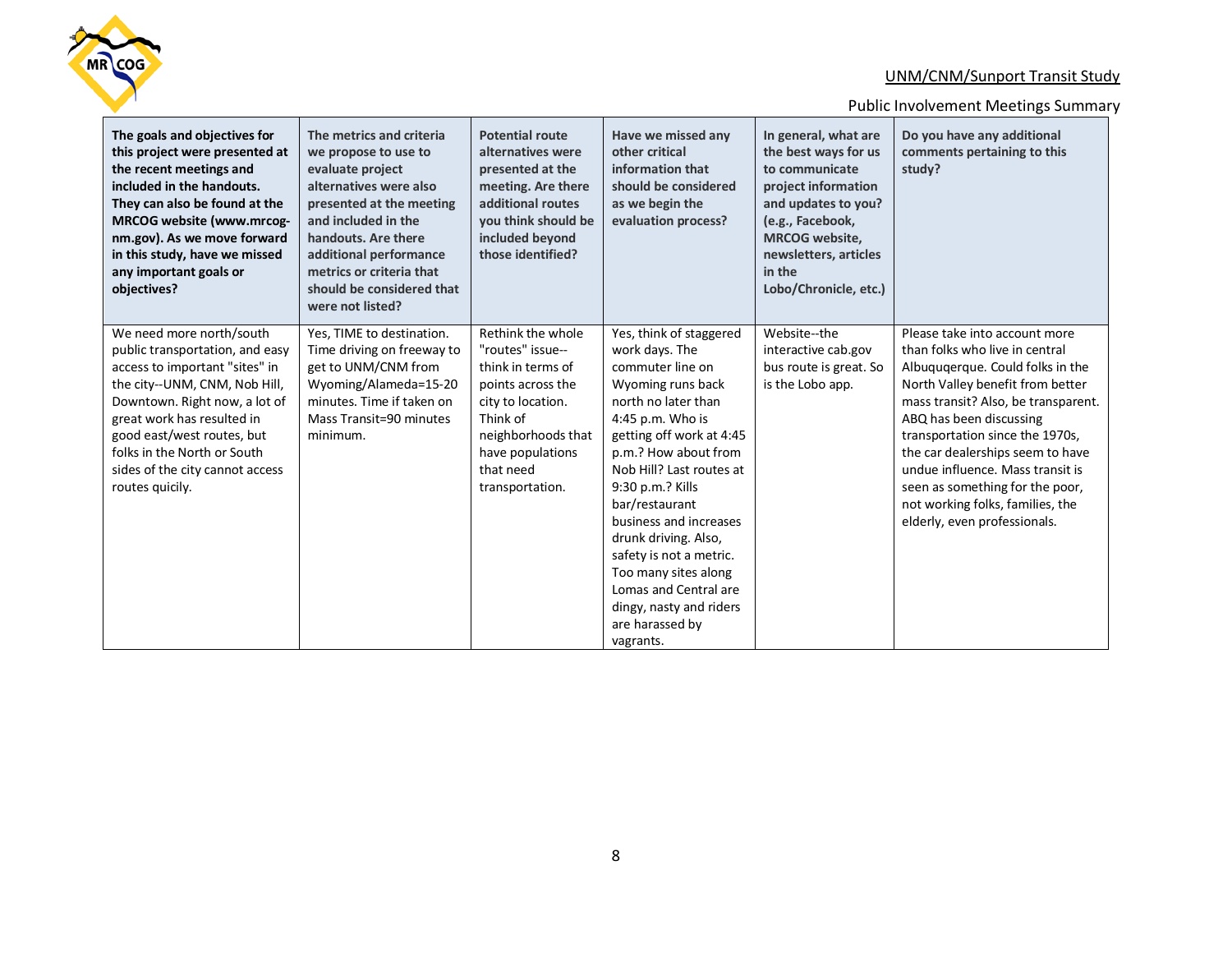

| The goals and objectives for<br>this project were presented at<br>the recent meetings and<br>included in the handouts.<br>They can also be found at the<br>MRCOG website (www.mrcog-<br>nm.gov). As we move forward<br>in this study, have we missed<br>any important goals or<br>objectives? | The metrics and criteria<br>we propose to use to<br>evaluate project<br>alternatives were also<br>presented at the meeting<br>and included in the<br>handouts. Are there<br>additional performance<br>metrics or criteria that<br>should be considered that<br>were not listed? | <b>Potential route</b><br>alternatives were<br>presented at the<br>meeting. Are there<br>additional routes<br>you think should be<br>included beyond<br>those identified? | Have we missed any<br>other critical<br>information that<br>should be considered<br>as we begin the<br>evaluation process?                                                                                                                                                                                                                                                                                                                                | In general, what are<br>the best ways for us<br>to communicate<br>project information<br>and updates to you?<br>(e.g., Facebook,<br><b>MRCOG</b> website,<br>newsletters, articles<br>in the<br>Lobo/Chronicle, etc.) | Do you have any additional<br>comments pertaining to this<br>study? |
|-----------------------------------------------------------------------------------------------------------------------------------------------------------------------------------------------------------------------------------------------------------------------------------------------|---------------------------------------------------------------------------------------------------------------------------------------------------------------------------------------------------------------------------------------------------------------------------------|---------------------------------------------------------------------------------------------------------------------------------------------------------------------------|-----------------------------------------------------------------------------------------------------------------------------------------------------------------------------------------------------------------------------------------------------------------------------------------------------------------------------------------------------------------------------------------------------------------------------------------------------------|-----------------------------------------------------------------------------------------------------------------------------------------------------------------------------------------------------------------------|---------------------------------------------------------------------|
| As part of the Land Use,<br>Development, and Sustainable<br>Communities objective, the<br>objective of supporting thriving<br>neighborhood-scale<br>commercial development<br>should be included.                                                                                             | Two other feasibility<br>evaluation metrics should<br>be added: Support from<br>neighborhoods and<br>Support from UNM and<br>CNM.                                                                                                                                               | No.                                                                                                                                                                       | 1. It's important to<br>include nearby<br>development/institutio<br>ns (Presbyterian<br>Hospital) as a major<br>employment and<br>destination center, 2.<br>How the outcomes of<br>this study relate to<br>other relevant<br>activities - Central BRT<br>and Girard studies, 3.<br>How the institutions,<br>especially UNM, will<br>"buy in" and<br>implement outcomes,<br>since that state<br>insitution isn't<br>governed by city land<br>use policies. | Email, MRCOG (and<br>neighborhood<br>association)<br>websites.                                                                                                                                                        |                                                                     |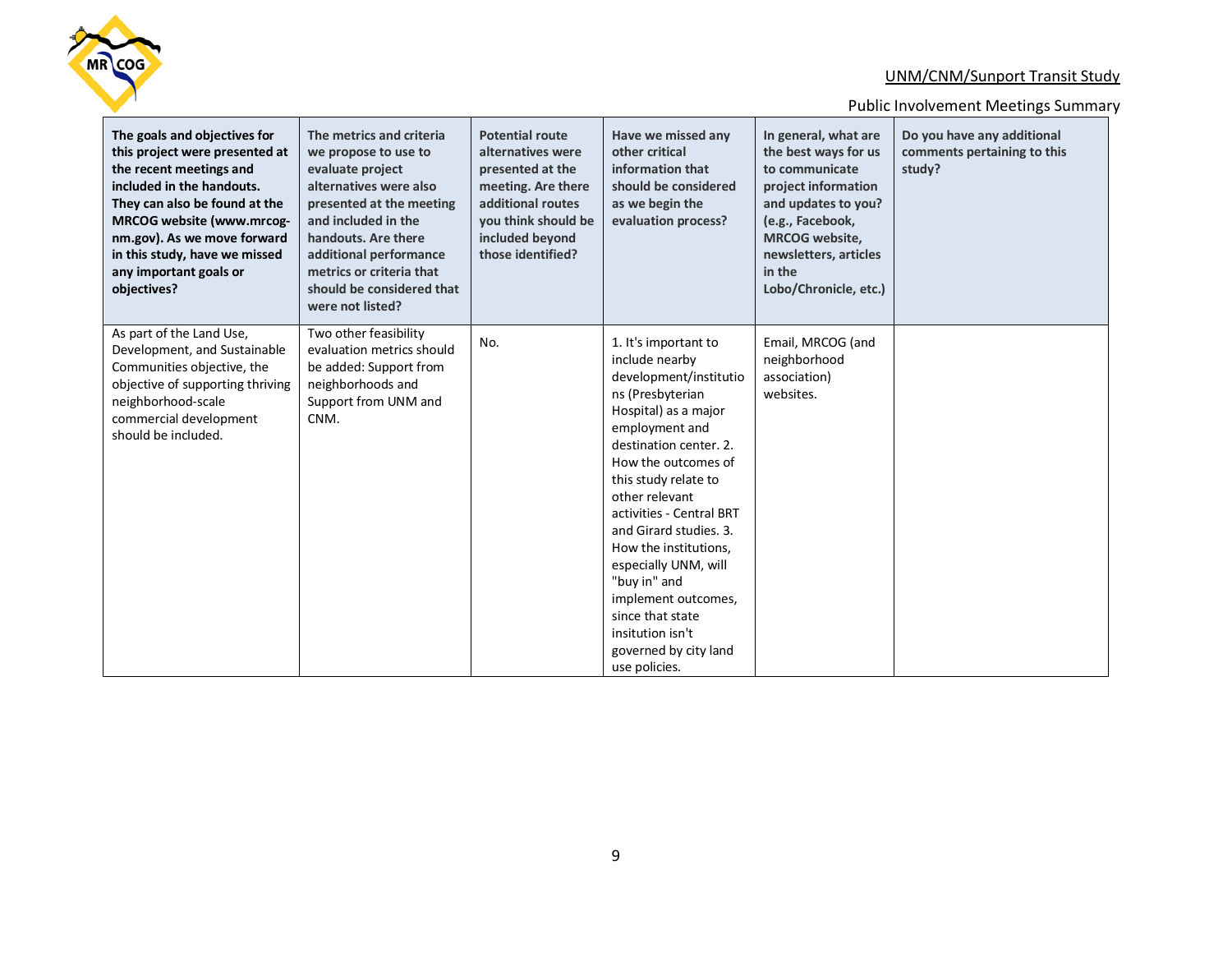

| The goals and objectives for<br>this project were presented at<br>the recent meetings and<br>included in the handouts.<br>They can also be found at the<br>MRCOG website (www.mrcog-<br>nm.gov). As we move forward<br>in this study, have we missed<br>any important goals or<br>objectives? | The metrics and criteria<br>we propose to use to<br>evaluate project<br>alternatives were also<br>presented at the meeting<br>and included in the<br>handouts. Are there<br>additional performance<br>metrics or criteria that<br>should be considered that<br>were not listed? | <b>Potential route</b><br>alternatives were<br>presented at the<br>meeting. Are there<br>additional routes<br>you think should be<br>included beyond<br>those identified?                                                         | Have we missed any<br>other critical<br>information that<br>should be considered<br>as we begin the<br>evaluation process?                                                                              | In general, what are<br>the best ways for us<br>to communicate<br>project information<br>and updates to you?<br>(e.g., Facebook,<br><b>MRCOG</b> website,<br>newsletters, articles<br>in the<br>Lobo/Chronicle, etc.) | Do you have any additional<br>comments pertaining to this<br>study?                                                                                                 |
|-----------------------------------------------------------------------------------------------------------------------------------------------------------------------------------------------------------------------------------------------------------------------------------------------|---------------------------------------------------------------------------------------------------------------------------------------------------------------------------------------------------------------------------------------------------------------------------------|-----------------------------------------------------------------------------------------------------------------------------------------------------------------------------------------------------------------------------------|---------------------------------------------------------------------------------------------------------------------------------------------------------------------------------------------------------|-----------------------------------------------------------------------------------------------------------------------------------------------------------------------------------------------------------------------|---------------------------------------------------------------------------------------------------------------------------------------------------------------------|
| (We) I hope that emphasis will<br>continue to be placed on<br>transportation alternatives<br>other than SOV. I know this<br>was talked about but I am only<br>cautiously optimistic that we<br>will get to the end point of no<br>cars.                                                       | At this time I can't think of<br>any, but as any process<br>that will be continuously<br>evolving other criteria<br>(metrics) will make<br>themselves known and can<br>be used.                                                                                                 | To maintain the<br>livability of the area<br>we (NCNA)<br>discussed using<br>University Ave. as<br>the main N.S.<br>corridor w/ smaller<br>feeder services<br>connecting to the<br>various end points<br>east. UNMH, UNM,<br>CNM. | NCNA also wants to<br>consider a toll levied<br>on SOV who wish to<br>enter the transit area<br>(modeled on London).<br>This may even raise<br>revenue as well as limit<br>car use in the core<br>area. | Email                                                                                                                                                                                                                 |                                                                                                                                                                     |
|                                                                                                                                                                                                                                                                                               | Limiting traffic on<br>residential streets.<br>Minimize car trips in the<br>area.                                                                                                                                                                                               |                                                                                                                                                                                                                                   |                                                                                                                                                                                                         | Web page with email<br>reminders when new<br>information is posted                                                                                                                                                    |                                                                                                                                                                     |
|                                                                                                                                                                                                                                                                                               |                                                                                                                                                                                                                                                                                 |                                                                                                                                                                                                                                   |                                                                                                                                                                                                         |                                                                                                                                                                                                                       | Take this option out! NO opening<br>of Santa Clara at Yale to Girard. No<br>Girard Alternate options. No cars<br>or buses - bikes are okay but keep<br>road closed! |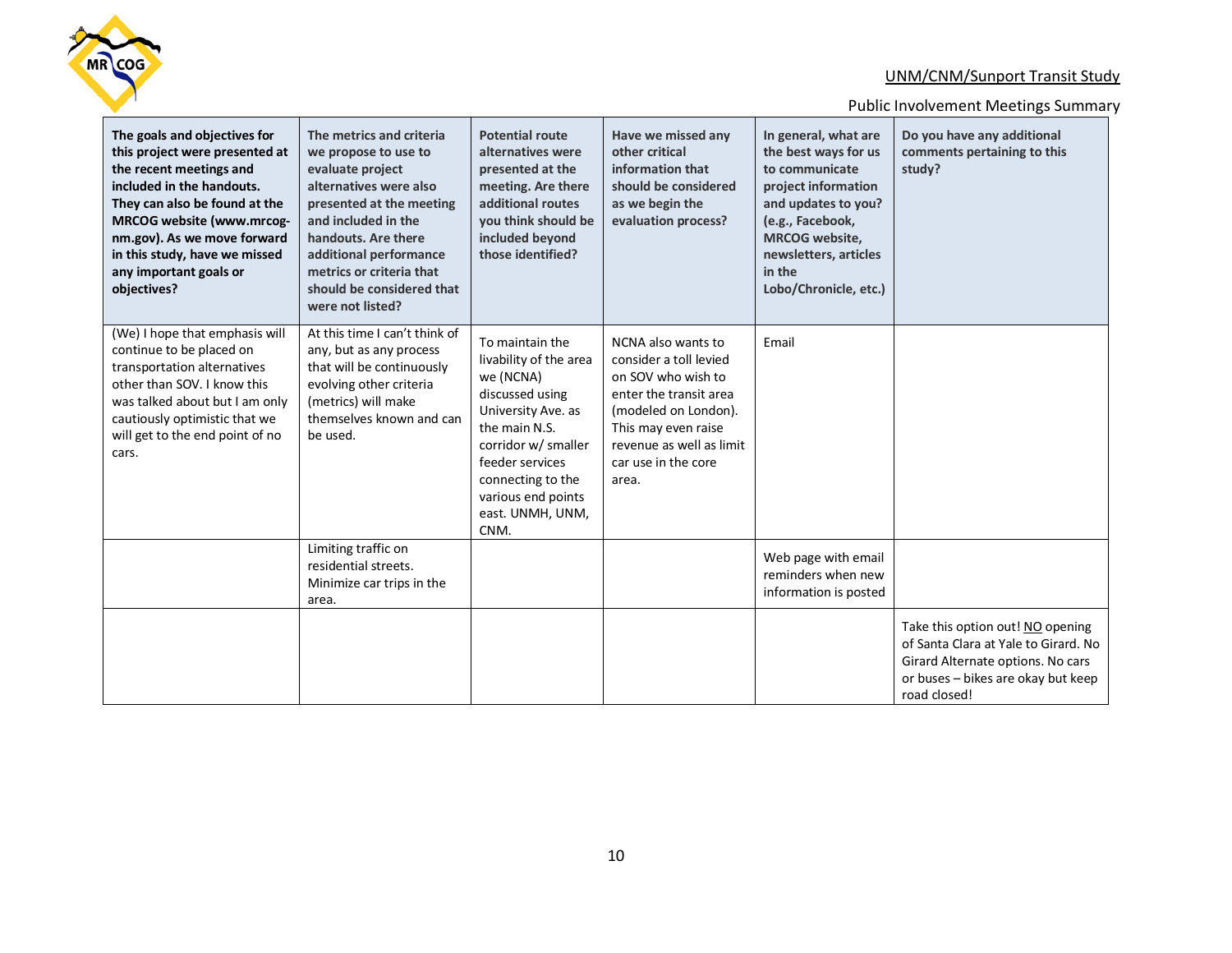

| The goals and objectives for<br>this project were presented at<br>the recent meetings and<br>included in the handouts.<br>They can also be found at the<br>MRCOG website (www.mrcog-<br>nm.gov). As we move forward<br>in this study, have we missed<br>any important goals or<br>objectives? | The metrics and criteria<br>we propose to use to<br>evaluate project<br>alternatives were also<br>presented at the meeting<br>and included in the<br>handouts. Are there<br>additional performance<br>metrics or criteria that<br>should be considered that<br>were not listed? | <b>Potential route</b><br>alternatives were<br>presented at the<br>meeting. Are there<br>additional routes<br>you think should be<br>included beyond<br>those identified?                                                    | Have we missed any<br>other critical<br>information that<br>should be considered<br>as we begin the<br>evaluation process? | In general, what are<br>the best ways for us<br>to communicate<br>project information<br>and updates to you?<br>(e.g., Facebook,<br><b>MRCOG</b> website,<br>newsletters, articles<br>in the<br>Lobo/Chronicle, etc.) | Do you have any additional<br>comments pertaining to this<br>study?                                                                                                                                                                                                                                                                                                                                                                                                         |
|-----------------------------------------------------------------------------------------------------------------------------------------------------------------------------------------------------------------------------------------------------------------------------------------------|---------------------------------------------------------------------------------------------------------------------------------------------------------------------------------------------------------------------------------------------------------------------------------|------------------------------------------------------------------------------------------------------------------------------------------------------------------------------------------------------------------------------|----------------------------------------------------------------------------------------------------------------------------|-----------------------------------------------------------------------------------------------------------------------------------------------------------------------------------------------------------------------|-----------------------------------------------------------------------------------------------------------------------------------------------------------------------------------------------------------------------------------------------------------------------------------------------------------------------------------------------------------------------------------------------------------------------------------------------------------------------------|
| Simplicity of use. Multiple bus<br>routes are harder to use and<br>brand. For example: Rapid<br>Riders/downtown bus that<br>circulate are easy to use, you<br>just wait for the next bus and<br>know where it is going.                                                                       | Simplicity.                                                                                                                                                                                                                                                                     | No.                                                                                                                                                                                                                          |                                                                                                                            | Email/TV                                                                                                                                                                                                              | I like the idea to enhance the<br>riding experience but eventually<br>this experience will have to<br>transition to ABQ Ride experience.<br>Gradually, for the purpose of all<br>transit use, all ABQ Ride transit<br>will have to improve to the same<br>level or people will continue to<br>degrade the use of public<br>transportation. Idea: have routes<br>to airport - or a higher rate of<br>routes to airport during high travel<br>time. Ex: before/after holidays |
|                                                                                                                                                                                                                                                                                               |                                                                                                                                                                                                                                                                                 | A route that goes<br>from the front of<br>CNM to the front of<br><b>UNM? University</b><br>isn't as accessible to<br>residents as Yale or<br>Buena Vista. I like<br>the Yale option<br>best, possibly with a<br>loop to CNM. |                                                                                                                            | Email newsletter.<br>news, articles,<br>Facebook, surveys                                                                                                                                                             | The enhancement aspects are<br>really important. Also, time tables<br>and connection times being<br>accurate and accessible. The<br>perception of public transit needs<br>to improve with the general<br>public. Better looking stations +<br>buses would help with that.<br>Great job so far!                                                                                                                                                                              |